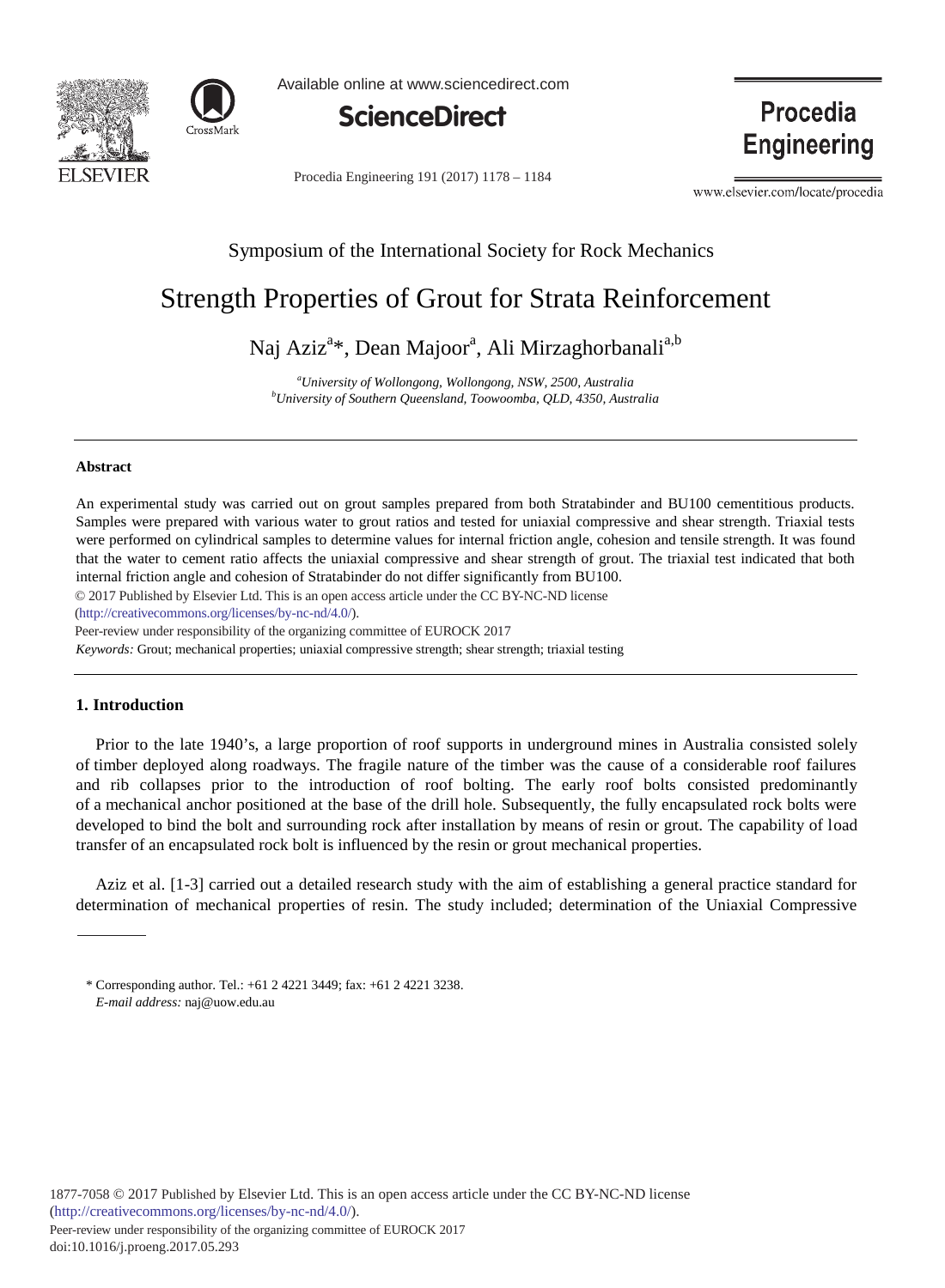Strength (UCS), the Elastic modulus (E) value in compression, shear strength and rheological properties. These mechanical properties were examined at the University of Wollongong laboratory in relation to resin sample shape, size, height to width or diameter ratio, resin type, resin age and cure time. The following conclusions were reported:

- The UCS values determined from various shaped samples differed with respect to the sample shape and size and height to diameter ratio,
- Typically, the UCS values were highest for 40 mm cubes and 40 mm diameter cylindrical sample with height to diameter ratio of two,
- The ratio between cube strength and cylinder strength varied from 1.1 to 1.3,
- The E value increased as the resin sample curing time increased from 7 to 21 days,
- The cube samples exhibited higher E values in comparison with cylindrical specimens at various curing time,
- Similar to UCS values, the average shear strength of grout samples increased with increasing curing time,
- Cube samples were suggested as a universal shape for testing resin products as they can be easily prepared and tested.

A comprehensive report on the above study was further published by Aziz et al. [4] through the Australian Coal Association Research Scheme (ACARP) organisation.

Hagan and Chen [5] investigated UCS values of cube and cylindrical grout samples at different water to cement ratio, and it was found that:

- Cube samples provided higher UCS values when compared to cylindrical specimens, and
- Strength of the material varied with water to cement ratio, showing a reduction trend with increase in the water quantity.

Recently, Mirza et al. [6] compared UCS values, E modulus and creep of two commonly used grout products (Stratabinder and BU 100 grouts) in Australian coal mining industry. It was reported that:

- Stratabinder HS grout was marginally better than the BU 100 grout for curing time of more than one day. For one day of curing time however, BU 100 samples showed better performance,
- Experiments indicated lower elastic modulus values for BU 100 when compared to Stratabinder HS under compressive cyclic loading,
- The elastic modulus determined by testing the samples using the Instron machine may have been influenced by the pronounced sample end effect, giving non-realistic low values,
- BU 100 showed higher creep value under a compression load of 100 kN for the duration of 15 min compared with Stratabinder HS,
- The difference between creep values of BU 100 and Stratabinder HS products was not significant. Both products suit equally for cable bolt installation in rocks for strata reinforcement.

This paper is a companion paper to the one recently published by Mirza et al. [6] and investigates following items that had not been studied previously:

- The Uniaxial compressive strength (UCS) for a range of grout samples with various water to grout ratios,
- The shear strength for a range of grout samples with various water to grout ratios, and
- Triaxial testing of specific grout samples to analyse the effect of confining pressures, and obtain values for cohesion and internal friction angle.

Two commonly used grout products namely, the Stratabinder HS and BU100 were used to cast samples (Fig. 1 - Stratabinder HS).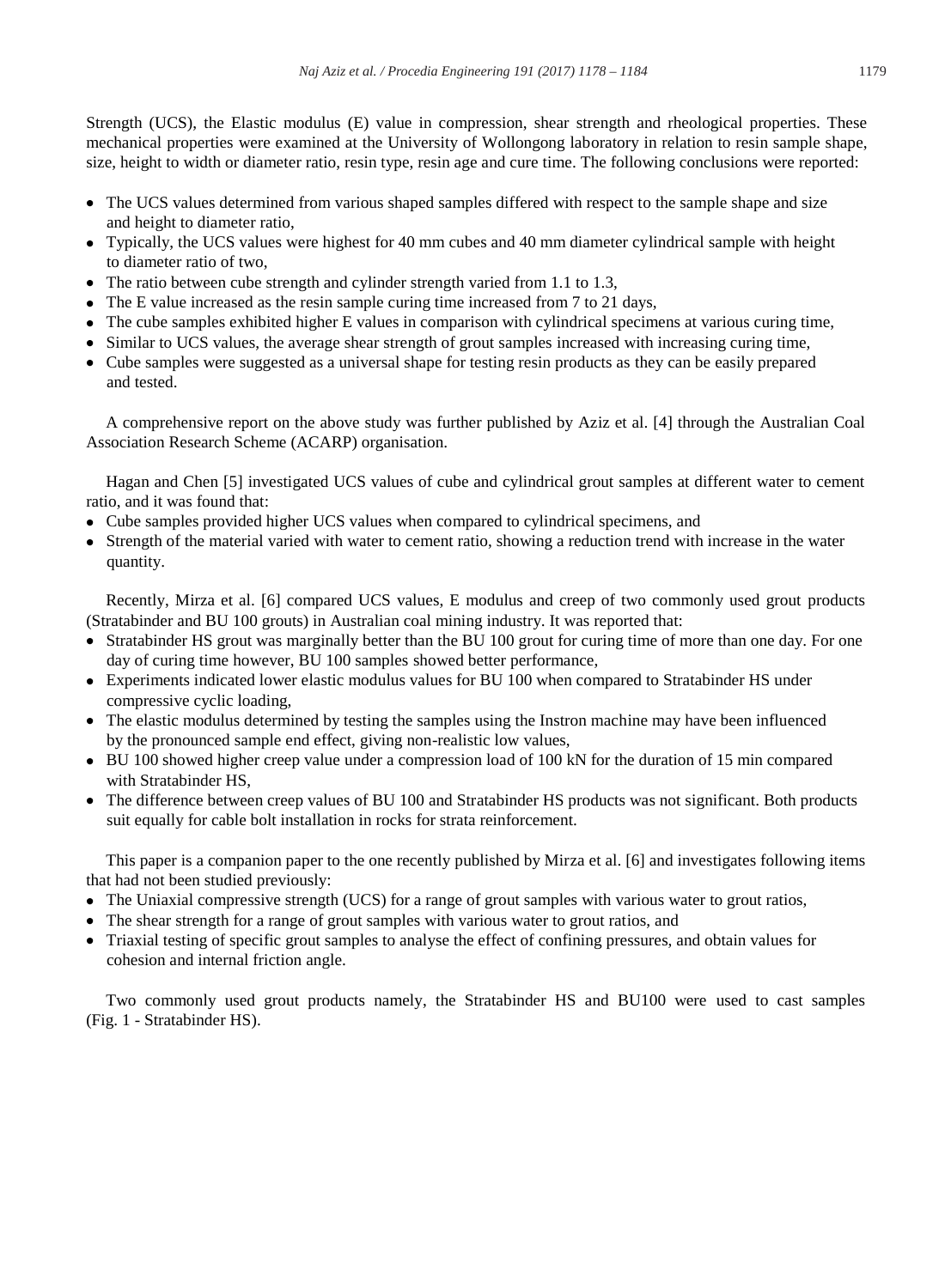

Fig. 1. Stratabinder HS grout.

#### **2. Effect of water to cement ration on UCS**

The procedure for sample preparation and testing for determination of UCS were the same as discussed by Mirza et al. [6]. The curing time for samples prior to testing was seven days. Table 1 shows water to grout ratios that were used to cast samples. As the water to grout ratio increased, the sample mixtures contained more water per unit weight of grout. Mix 'A' contained the industry recommended ratio for the water to grout ratio for both the Stratabinder HS and BU-100.

|                |            | Stratabinder HS   |              |            | <b>BU-100</b>     |              |
|----------------|------------|-------------------|--------------|------------|-------------------|--------------|
| MixID          | Liters/Bag | Water per $100 g$ | Water: Grout | Liters/Bag | Water per $100 g$ | Water: Grout |
|                | 5.6        | $28 \text{ ml}$   | 0.28:1       | 3.6        | $18 \text{ ml}$   | 0.18:1       |
| $\overline{c}$ | 6.4        | $32 \text{ ml}$   | 0.32:1       | 44.4       | $22 \text{ ml}$   | 0.22:1       |
| A              | 7          | $35 \text{ ml}$   | 0.35:1       | 65         | $25 \text{ ml}$   | 0.25:1       |
| 3              | 7.6        | $38 \text{ ml}$   | 0.38.1       | 5.6        | $28 \text{ ml}$   | 0.28:1       |
| $\overline{4}$ | 8.4        | $42 \text{ ml}$   | 0.42:1       | 6.4        | $32 \text{ ml}$   | 0.32:1       |
| 5              | 9          | 45 ml             | 0.42:1       | 7          | $35 \text{ ml}$   | 0.35:1       |

Table 1. Water to grout ratios.

Fig. 2 shows a comparative chart showing the differences in Stratabinder and BU-100 uniaxial compressive strength for different water to grout ratios. The industry recommended water to grout ratio for each type of grout were used as a basis for comparison. Under these test conditions, Stratabinder HS was approximately 18 % stronger than BU-100. It is clear from the position of the two curves that Stratabinder HS (shown in blue) operates at a higher water to grout ratio, considering the differences in peak values. This signifies that for any compressive strength value, the BU-100 mixture would need an 8 % - 12 % reduction in water to match the strength of Stratabinder. The general shape and perpendicular deviation between each curve remains constant, which further demonstrates the homogenous effects of water content on the compressive strength, regardless of the specific grout type. There was an obvious correlation between compressive strength and the ratio of water to grout in the mixture. Adding water increased the space between grout particles, which prevented the formation of strong, close-knit bonds. As the sample cured, excess water evaporated, leaving pores of air throughout the sample. These pores offered no structural support and therefore contributed to the lower strength that observed. Results obtained during this testing coincided with the expected outcomes; showing a decreasing trend in UCS with increase in water to cement ratios.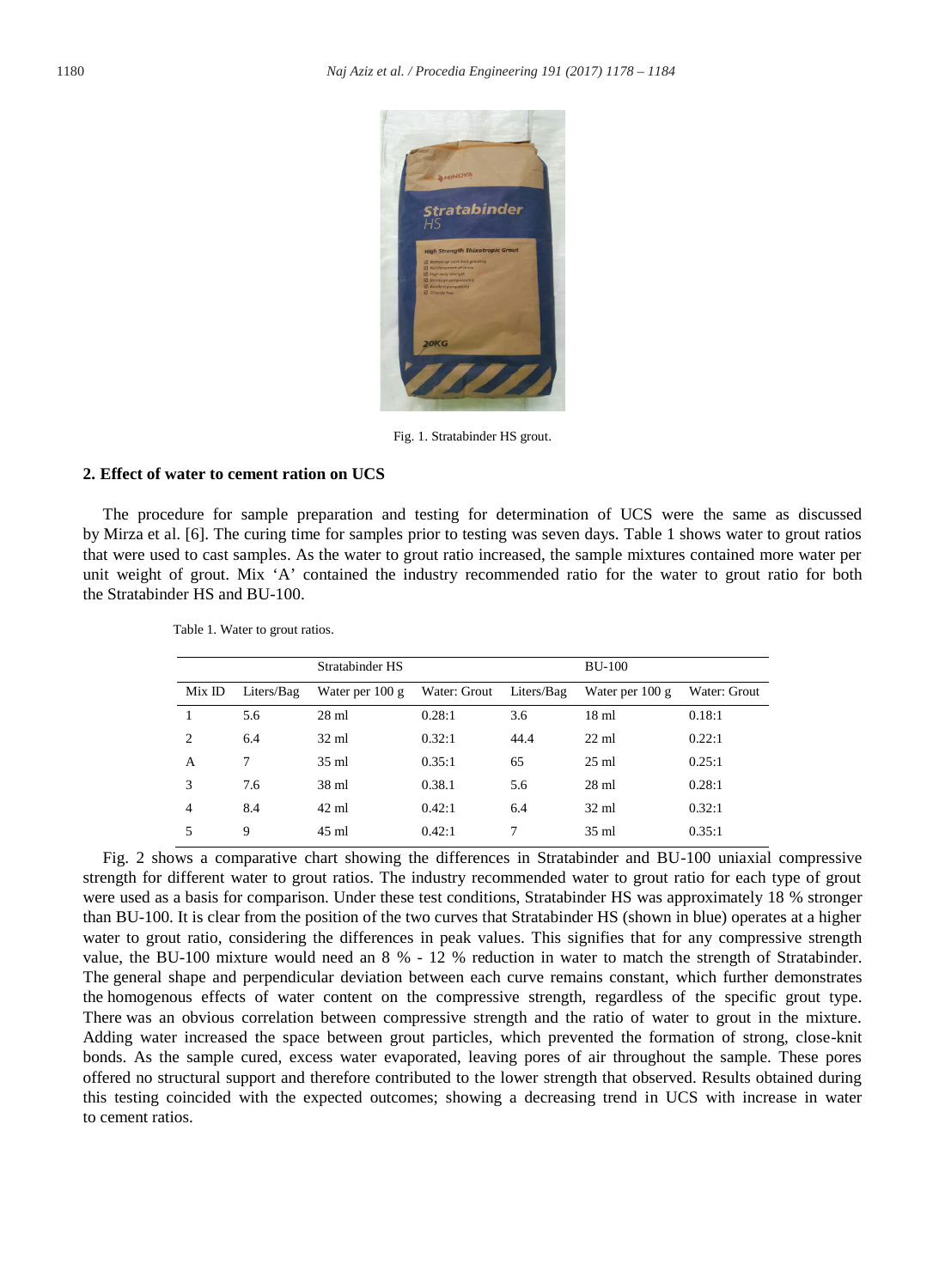

Fig. 2. UCS values for different water to grout ratios.

# **3. Effect of water to cement ration on shear strength**

Punch shear tests were carried out on grout samples to determine the shear strength for different water to grout ratios. Samples were cast and tested based on procedures suggested by Aziz et al. [4]. Samples were allowed to cure for seven days prior to testing. A typical disc sample and punch shear instrument that were used as part of this study are shown in Fig. 3.



Fig. 3. a) Typical disc sample; b) Punch shear apparatus.

Results from the punch shear test of Stratabinder HS and BU-100 are shown in Fig. 4 and 5, respectively. Punch shear testing of Stratabinder HS samples provided inconclusive results, due to the broad spread of collected data while a general decreasing trend line is observed with increase in the water to grout ratio. The observed relationship between the strength and the water to grout ratio corresponds with uniaxial compressive strength tests. It is inferred from the punch shear tests performed on BU-100 grout samples that an increased water content subsequently decreases the grout shear strength. The shear strength values for BU100 samples ranged from 12.35 MPa to 9.01 MPa across an array of water to grout ratios.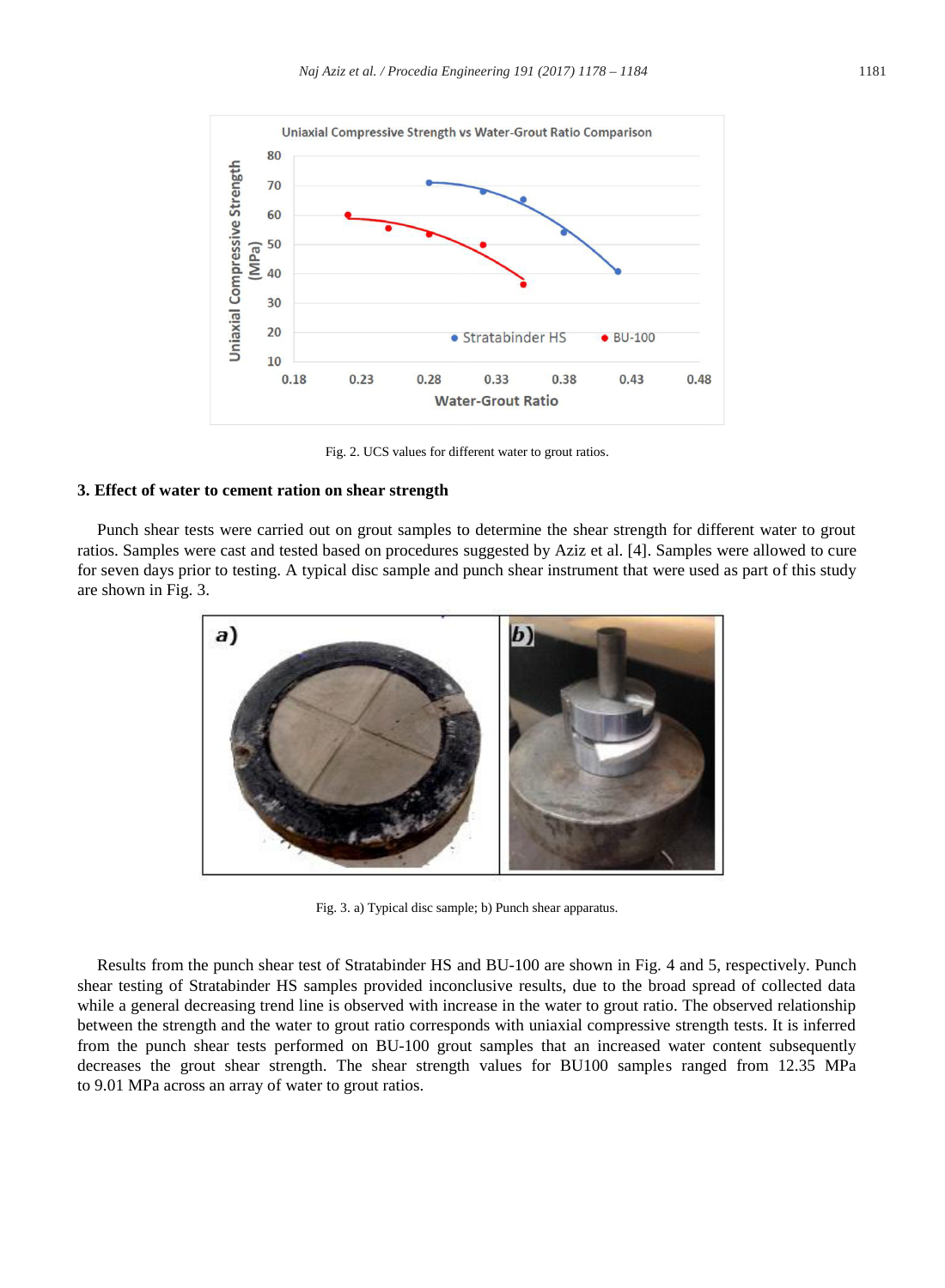

Fig. 4. Stratabinder shear strength against water to grout ratio.



Fig. 5. U100 shear strength against water to grout ratio.

In general, it was observed that an increased ratio of water to grout in the mixture formed samples with a lower shear strength. The mechanism behind this relationship corresponds to the particle structure of the tested samples, which was previously discussed by Aziz et al. [6]. However, changing the water to grout ratio had a less effect on the shear strength rather than that of UCS. Over the range of water to grout ratios, the shear strength of grout samples decreased by 27 %, in comparison to UCS results, which decreased by 43 %.

## **4. Triaxial testing on grout samples**

Triaxial tests were conducted to determine the internal friction angle (ϕ), cohesion (c) and tensile strength of grout samples. Grout samples were prepared for 100 mm long cylinder moulds using a PVC pipe with a diameter of 50 mm using mixture ID of A (Table 1). Samples were cured for seven days prior to testing in triaxial cell as shown in Fig. 6. Three values of confining pressure including 2, 4 and 6 MPa were selected for testing. Each test was repeated three times and the average value was taken into account to calculate mechanical properties.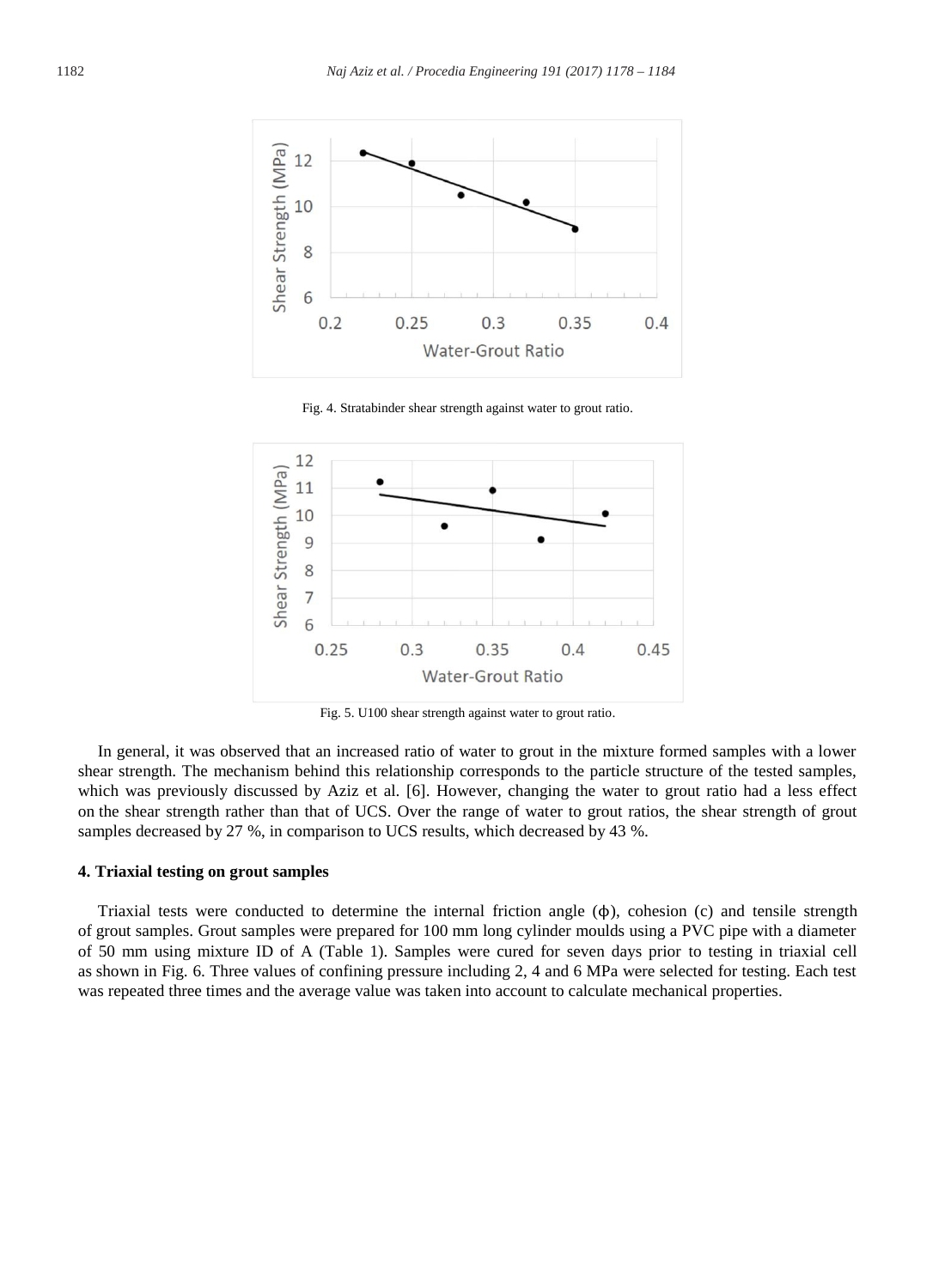

Fig. 6. Triaxial cell in testing arrangement.

The stress states is graphically represented in Fig. 7 (Stratabinder) and 8 (BU100) by blue, red, and green arcs, which correspond to 2 MPa, 4 MPa and 6 MPa of confining pressure, respectively. The peak axial load and confining pressure for each set of samples are denoted by two intersection points on the x-axis. Mohr's Envelope was established and incorporated to calculate values for cohesive strength and internal friction angle. Values for cohesion and internal friction angle for samples cast using Stratabinder were computed to be 7.70 MPa and 50.70º, respectively. These values for BU100 samples were 7.5 MPa and 52.76º. The data shown in Fig. 7 theorises that Stratabinder cylinders exhibited a tensile strength of -5.5 MPa. BU-100 cylinders showed a tensile strength of -5.05 MPa (Fig. 8).



Fig. 7. Mohr's envelope for Stratabinder.